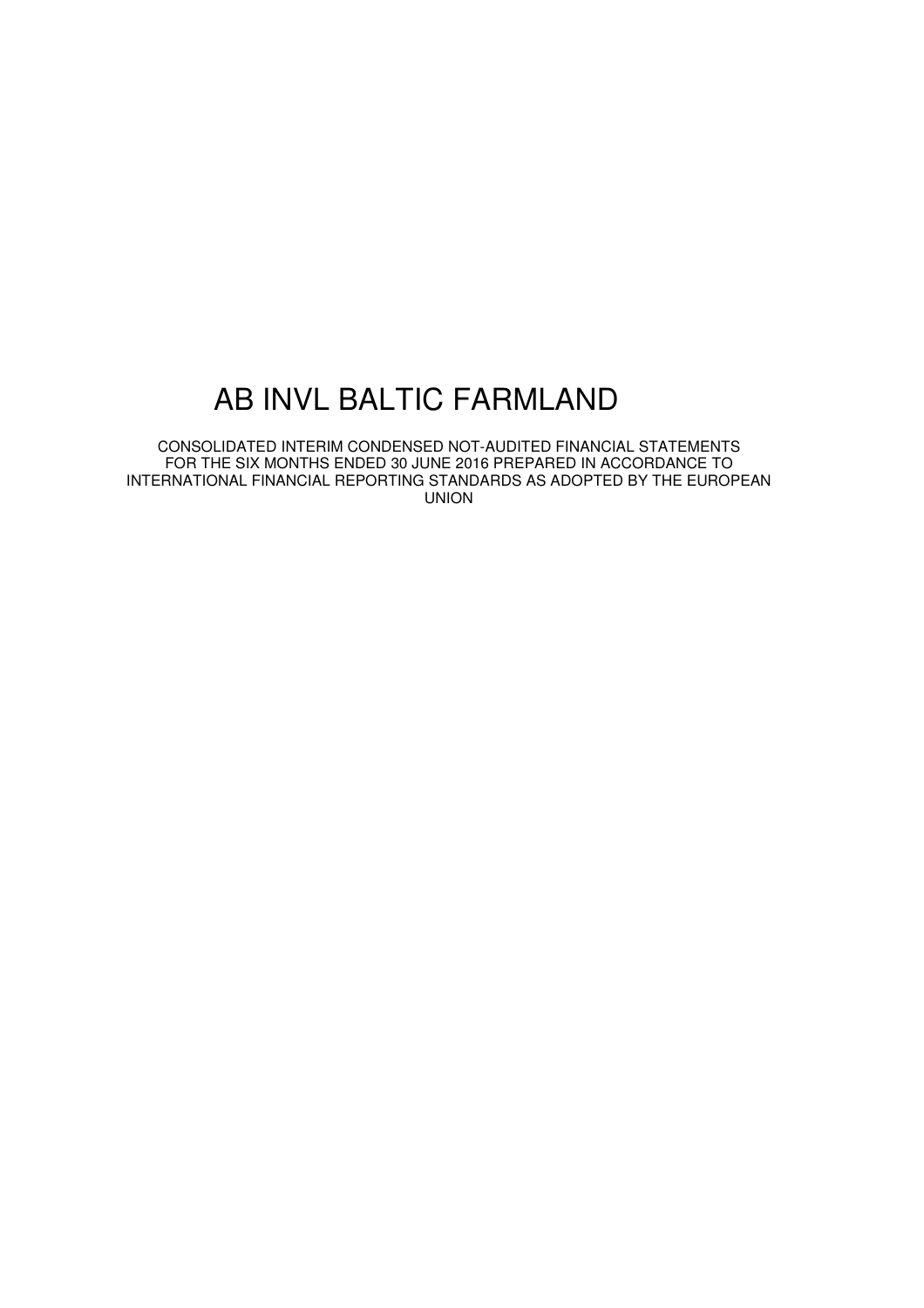AB INVL BALTIC FARMLAND CONSOLIDATED INTERIM CONDENSED FINANCIAL STATEMENTS FOR THE SIX MONTHS ENDED 30 JUNE 2016 (all amounts are in EUR thousand unless otherwise stated)

### DETAILS OF THE COMPANY

#### Board of Directors

Mr. Alvydas Banys (chairman of the Board) Ms. Indrė Mišeikytė Mr. Darius Sulnis

### Management (director)

Ms. Eglé Surpliené

### Principal place of business and company code

Office address Gynėjų str. 14, Vilnius, Lithuania

Company code 303299781

### Banks

AB DNB Bankas AB Siauliq Bankas "Swedbank", AB

The financial statements were approved and signed by the Management and the Board of Directors on 20 July 2016.

Sm

Ms. Eglé Surpliené **Director** 

Mr. Raimondas Rajeckas Authorized person according to the agreement to conduct accounting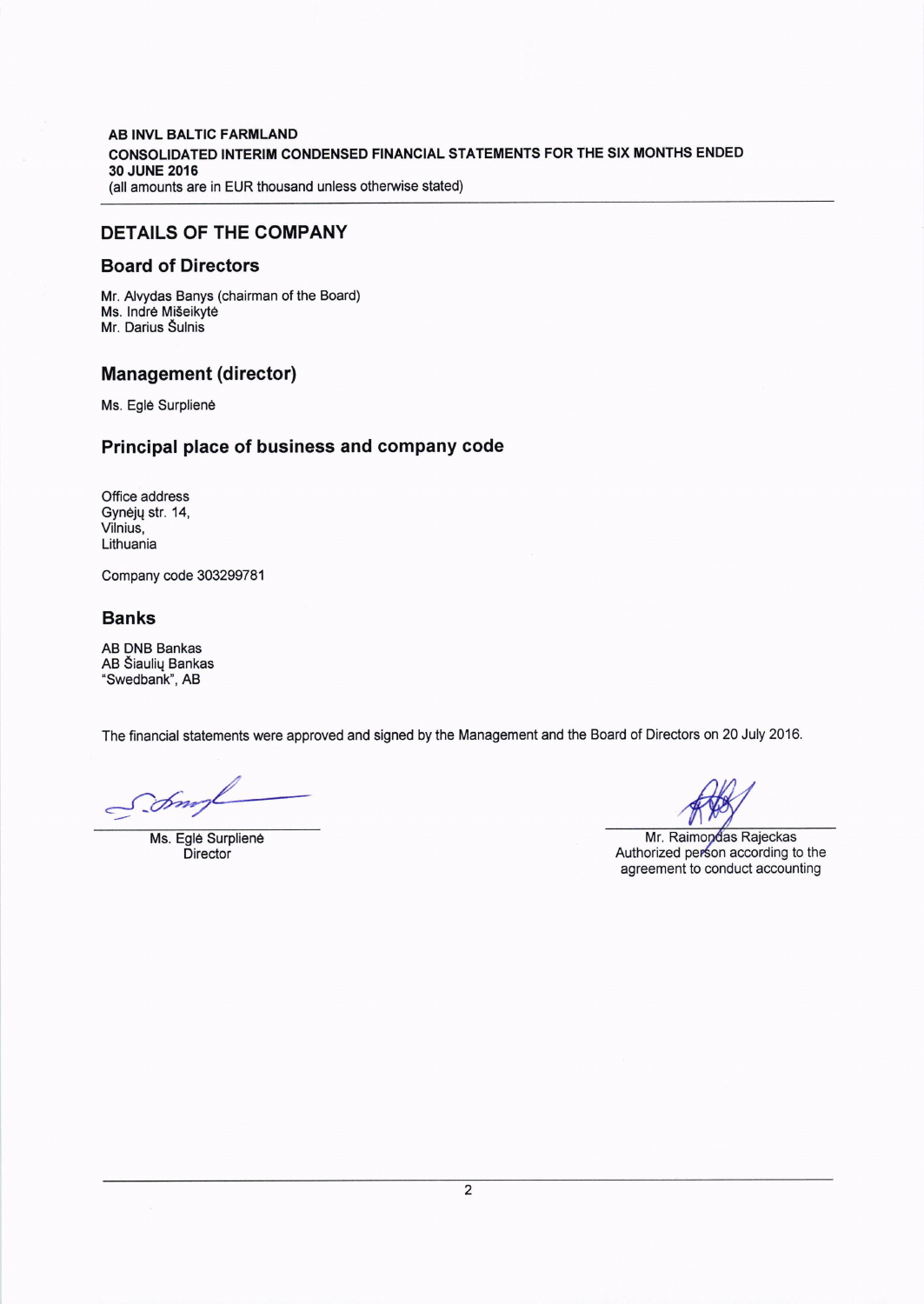#### **AB INVL BALTIC FARMLAND CONSOLIDATED INTERIM CONDENSED FINANCIAL STATEMENTS FOR THE SIX MONTHS ENDED 30 JUNE 2016**  (all amounts are in EUR thousand unless otherwise stated)

# **Consolidated statement of comprehensive income**

|                                                             | <b>Notes</b> | 1 <sup>st</sup> Half Year<br>2016 | 1 <sup>st</sup> Half Year<br>2015 |
|-------------------------------------------------------------|--------------|-----------------------------------|-----------------------------------|
| <b>Revenue</b>                                              |              | 258                               | 230                               |
| Other income                                                |              | 3                                 | 10                                |
| Land plots administration fees                              |              | (43)                              |                                   |
| Legal, professional and securities administration fees      |              | (15)                              | (16)                              |
| Allowance for (reversal of) impairment of trade receivables | 4            | 7                                 | 26                                |
| Direct property operating expenses                          |              |                                   | (1)                               |
| Employee benefits expense                                   |              | (2)                               | (5)                               |
| Depreciation and amortisation                               |              |                                   | (1)                               |
| Other expenses                                              |              | (2)                               | (6)                               |
| <b>Operating profit</b>                                     |              | 206                               | 237                               |
| Finance costs                                               |              |                                   |                                   |
| Profit before income tax                                    |              | 206                               | 237                               |
| Income tax expense                                          | 7            | (29)                              | (31)                              |
| <b>NET PROFIT FOR THE YEAR</b>                              |              | 177                               | 206                               |
| Other comprehensive income for the year, net of tax         |              |                                   |                                   |
| <b>TOTAL COMPREHENSIVE INCOME FOR THE YEAR</b>              |              | 177                               | 206                               |
| Attributable to:                                            |              |                                   |                                   |
| Equity holders of the parent                                |              | 177                               | 206                               |
| Basic and diluted earnings per share (in EUR)               | 8            | 0.05                              | 0.06                              |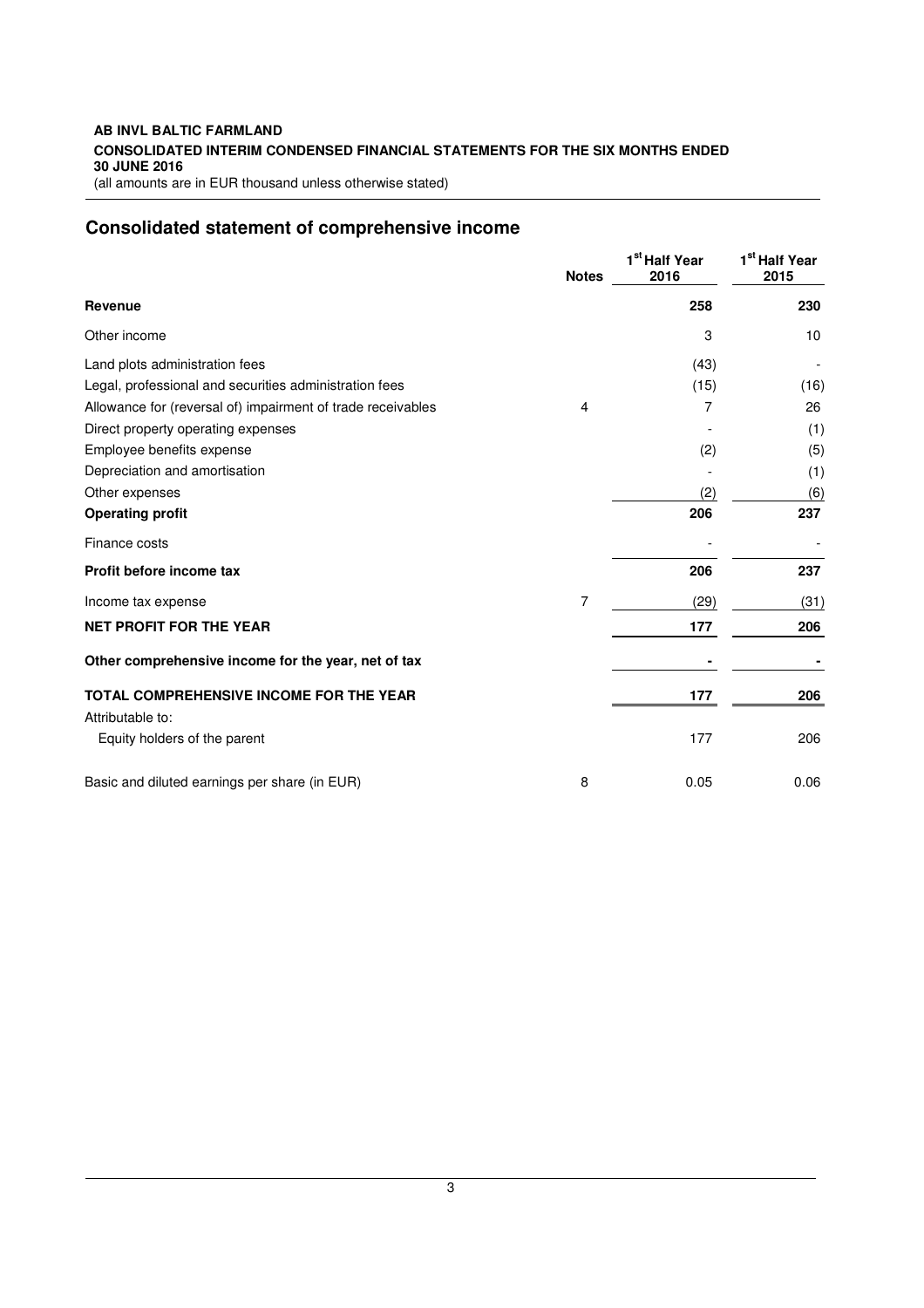# **Interim consolidated statement of financial position**

|                                                      | <b>Notes</b> | As at 30<br><b>June 2016</b> | As at 31<br>December 2015 |
|------------------------------------------------------|--------------|------------------------------|---------------------------|
| <b>ASSETS</b>                                        |              |                              |                           |
| <b>Non-current assets</b>                            |              |                              |                           |
| Investment properties                                | 3            | 11,237                       | 11,237                    |
| <b>Total non-current assets</b>                      |              | 11,237                       | 11,237                    |
| <b>Current assets</b>                                |              |                              |                           |
| Trade and other receivables                          | 4            | 237                          | 54                        |
| Prepayments and deferred charges                     |              | 19                           | $\overline{7}$            |
| Cash and cash equivalents                            |              | 105                          | 367                       |
| <b>Total current assets</b>                          |              | 361                          | 428                       |
| <b>Total assets</b>                                  |              | 11,598                       | 11,665                    |
| <b>EQUITY AND LIABILITIES</b><br><b>Equity</b>       |              |                              |                           |
| Equity attributable to equity holders of the parent  |              |                              |                           |
| Share capital                                        | 6            | 955                          | 955                       |
| Own shares                                           | 6            | (203)                        |                           |
| Share premium                                        |              | 1,387                        | 1,387                     |
| Reserves                                             |              | 3,231                        | 3,223                     |
| Retained earnings                                    |              | 4,957                        | 5,005                     |
| <b>Total equity</b>                                  |              | 10,327                       | 10,570                    |
| <b>Liabilities</b><br><b>Non-current liabilities</b> |              |                              |                           |
| Deferred income tax liability                        |              | 956                          | 946                       |
| <b>Total non-current liabilities</b>                 |              | 956                          | 946                       |
| <b>Current liabilities</b>                           |              |                              |                           |
| Trade payables                                       |              | 27                           | 105                       |
| Income tax payable                                   |              | 20                           | 28                        |
| Deferred revenue                                     | 4            | 238                          |                           |
| Other current liabilities                            |              | 30                           | 16                        |
| <b>Total current liabilities</b>                     |              | 315                          | 149                       |
| <b>Total liabilities</b>                             |              | 1,271                        | 1,095                     |
| <b>Total equity and liabilities</b>                  |              | 11,598                       | 11,665                    |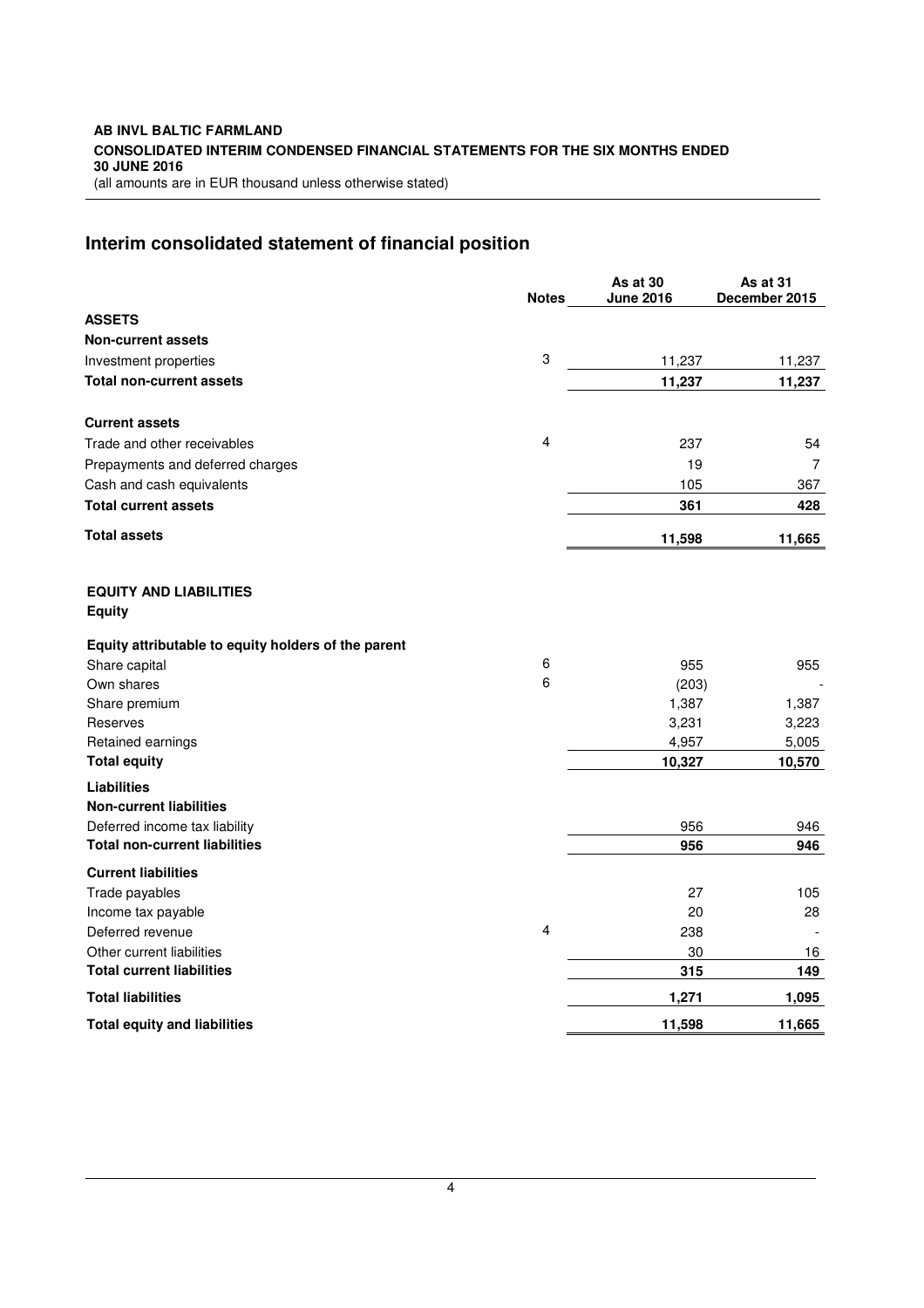# **Consolidated statements of changes in equity**

|                                                                                    |   |                                |                |                          | <b>Reserves</b>          |                                         |                             |        |
|------------------------------------------------------------------------------------|---|--------------------------------|----------------|--------------------------|--------------------------|-----------------------------------------|-----------------------------|--------|
| Group                                                                              |   | Notes Share capital Own shares |                | <b>Share</b><br>premium  | Legal reserve            | Reserve of<br>purchase of<br>own shares | <b>Retained</b><br>earnings | Total  |
| Balance as at 31 December 2015                                                     |   | 955                            |                | 1,387                    | 144                      | 3,079                                   | 5,005                       | 10,570 |
| Net profit for the 6 months ended 30 June<br>2016                                  |   | $\overline{\phantom{a}}$       |                | $\overline{\phantom{a}}$ | $\overline{\phantom{a}}$ | $\overline{\phantom{a}}$                | 177                         | 177    |
| Total comprehensive income for the 6<br>months ended 30 June 2016                  |   |                                | $\blacksquare$ |                          | ۰                        | $\blacksquare$                          | 177                         | 177    |
| Own shares buy back                                                                | 6 |                                | (203)          |                          | $\qquad \qquad -$        |                                         |                             | (203)  |
| Transfer to reserves                                                               |   |                                |                | $\overline{\phantom{a}}$ | 8                        | $\overline{\phantom{0}}$                | (8)                         |        |
| Dividends approved                                                                 | 5 |                                |                |                          |                          |                                         | (217)                       | (217)  |
| Total transactions with owners of the<br>Company, recognised directly in<br>equity |   |                                | (203)          |                          | 8                        |                                         | (225)                       | (420)  |
| Balance as at 30 June 2016                                                         |   | 955                            | (203)          | 1,387                    | 152                      | 3,079                                   | 4,957                       | 10,327 |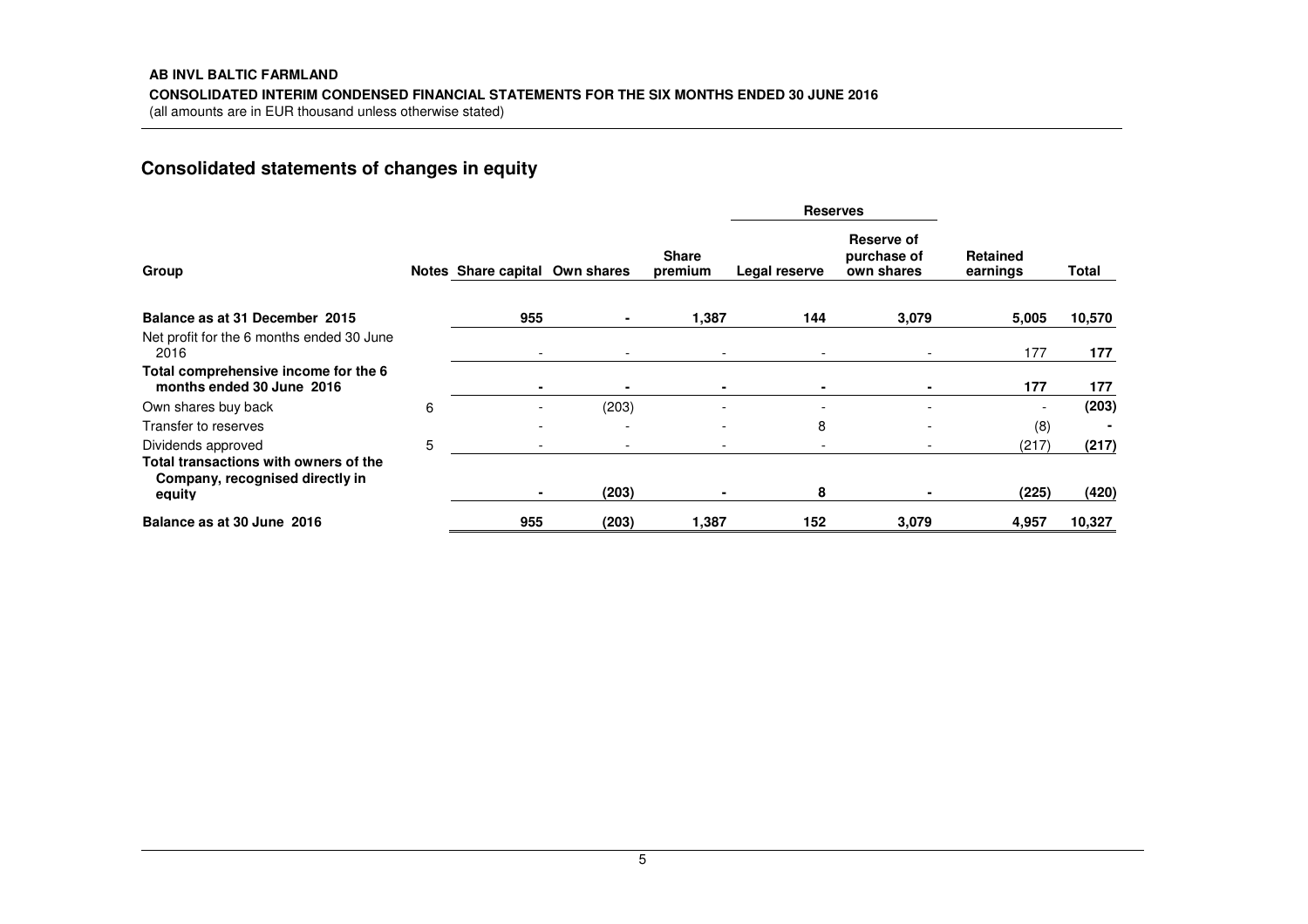# **Consolidated statements of changes in equity (cont'd)**

|                                                                                    |   |                                |     |                         |                | <b>Reserves</b>                         |                             |       |
|------------------------------------------------------------------------------------|---|--------------------------------|-----|-------------------------|----------------|-----------------------------------------|-----------------------------|-------|
| Group                                                                              |   | Notes Share capital Own shares |     | <b>Share</b><br>premium | Legal reserve  | Reserve of<br>purchase of<br>own shares | <b>Retained</b><br>earnings | Total |
| Balance as at 31 December 2014                                                     |   | 954                            | (6) | 1,387                   | 132            | 3,087                                   | 4,377                       | 9,931 |
| Net profit for the 6 months ended 30 June<br>2015                                  |   |                                |     |                         |                |                                         | 206                         | 206   |
| Total comprehensive income for the 6<br>months ended 30 June 2015                  |   |                                | ٠   |                         |                |                                         | 206                         | 206   |
| Own shares buy back                                                                | 6 |                                | (2) |                         |                |                                         |                             | (2)   |
| Decrease of share capital<br>The adjustment of the par value of the                | 6 |                                | 8   |                         |                | (8)                                     |                             |       |
| shares due to currency conversion to                                               | 6 |                                |     |                         |                |                                         | (1)                         |       |
| Transfer to reserves                                                               |   |                                |     |                         | 12             |                                         | (12)                        |       |
| Dividends approved                                                                 | 5 |                                |     |                         | $\overline{a}$ |                                         | (197)                       | (197) |
| Total transactions with owners of the<br>Company, recognised directly in<br>equity |   |                                | (6) |                         | 12             | (8)                                     | (210)                       | (199) |
| Balance as at 30 June 2015                                                         |   | 955                            |     | 1,387                   | 144            | 3,079                                   | 4,373                       | 9,938 |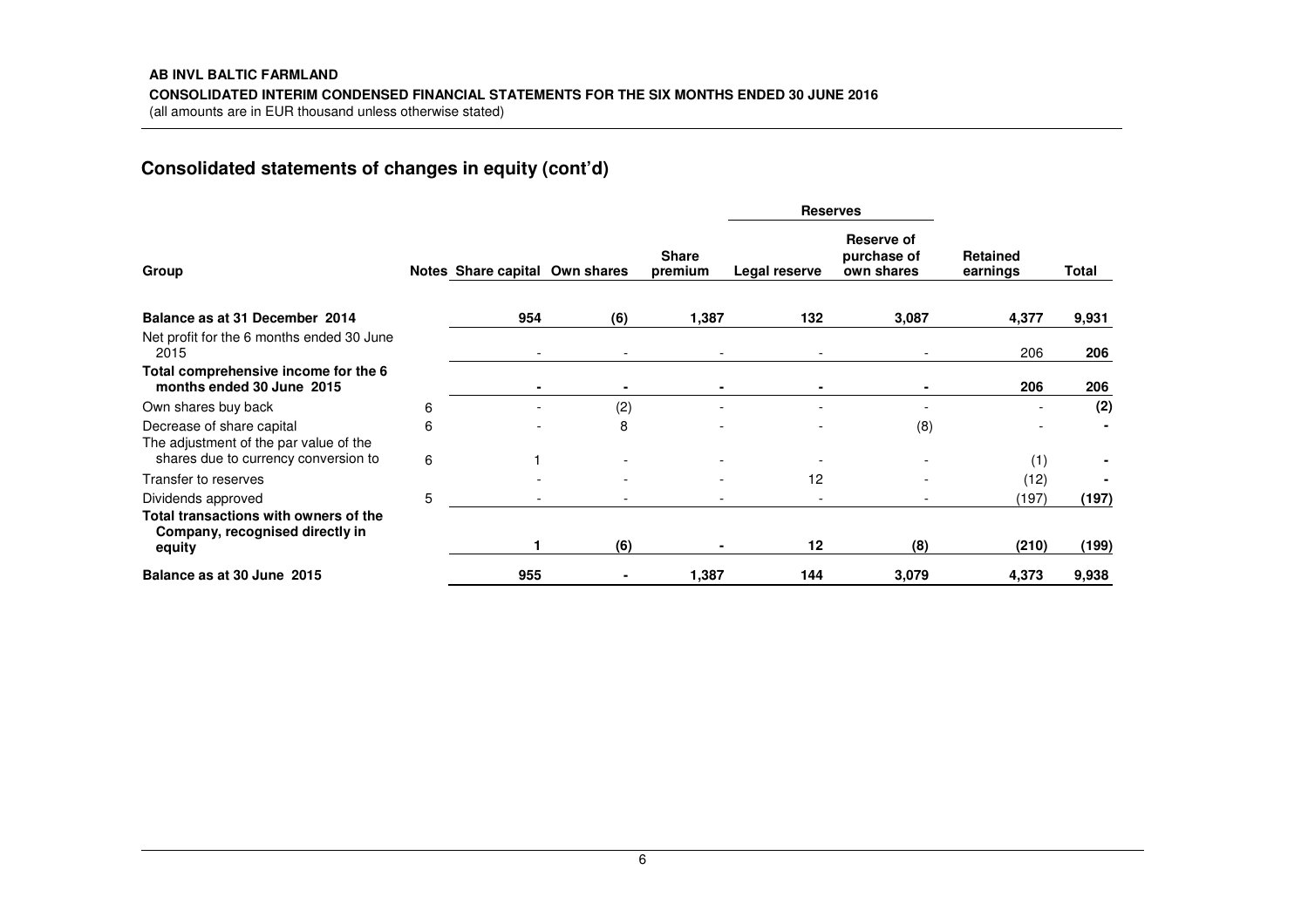**AB INVL BALTIC FARMLAND** 

**INTERIM CONSOLIDATED CONDENSED FINANCIAL STATEMENTS FOR THE SIX MONTHS ENDED 30 JUNE 2016** 

(all amounts are in EUR thousand unless otherwise stated)

# **Consolidated statement of cash flows**

|                                                                                               | <b>Notes</b> |                | 1 <sup>st</sup> Half Year 2016 1 <sup>st</sup> Half Year 2015 |
|-----------------------------------------------------------------------------------------------|--------------|----------------|---------------------------------------------------------------|
|                                                                                               |              |                |                                                               |
| Cash flows from (to) operating activities                                                     |              |                |                                                               |
| Net profit for the period                                                                     |              | 177            | 206                                                           |
| Adjustments for non-cash items and non-operating activities:<br>Depreciation and amortization |              |                | 1                                                             |
| Deferred taxes                                                                                | 7            | 9              | 15                                                            |
| Current income tax expenses                                                                   | 7            | 20             | 16                                                            |
| Allowances                                                                                    | 4            | (7)            | (26)                                                          |
| Changes in working capital:                                                                   |              |                |                                                               |
| Decrease (increase) in trade and other receivables                                            |              | 62             | 15                                                            |
| Decrease (increase) in other current assets                                                   |              | (12)           | (7)                                                           |
| (Decrease) increase in trade payables                                                         |              | (83)           | (1)                                                           |
| (Decrease) increase in other current liabilities                                              |              |                | 5                                                             |
| Cash flows (to) from operating activities                                                     |              | 166            | 224                                                           |
| Income tax paid                                                                               |              | (27)           | (9)                                                           |
| Net cash flows (to) from operating activities                                                 |              | 139            | 215                                                           |
| Cash flows from (to) investing activities                                                     |              |                |                                                               |
| Proceeds from sale of non-current assets (except for investment properties)                   |              |                | 1                                                             |
| Net cash flows (to) investing activities                                                      |              |                | 1                                                             |
| Cash flows from (to) financing activities                                                     |              |                |                                                               |
| Cash flows related to Group owners                                                            |              |                |                                                               |
| Acquisition of own shares                                                                     | 6            | (203)          | (2)                                                           |
| Dividends paid to equity holders of the parent                                                |              | (198)<br>(401) | (191)<br>(193)                                                |
| Cash flows related to other sources of financing                                              |              |                |                                                               |
| Repayment of borrowings                                                                       |              |                |                                                               |
|                                                                                               |              |                |                                                               |
| Net cash flows (to) from financing activities                                                 |              | (401)          | (193)                                                         |
| Net increase (decrease) in cash and cash equivalents                                          |              | (262)          | 23                                                            |
| Cash and cash equivalents at the beginning of the period                                      |              | 367            | 210                                                           |
| Cash and cash equivalents at the end of the period                                            |              | 105            | 233                                                           |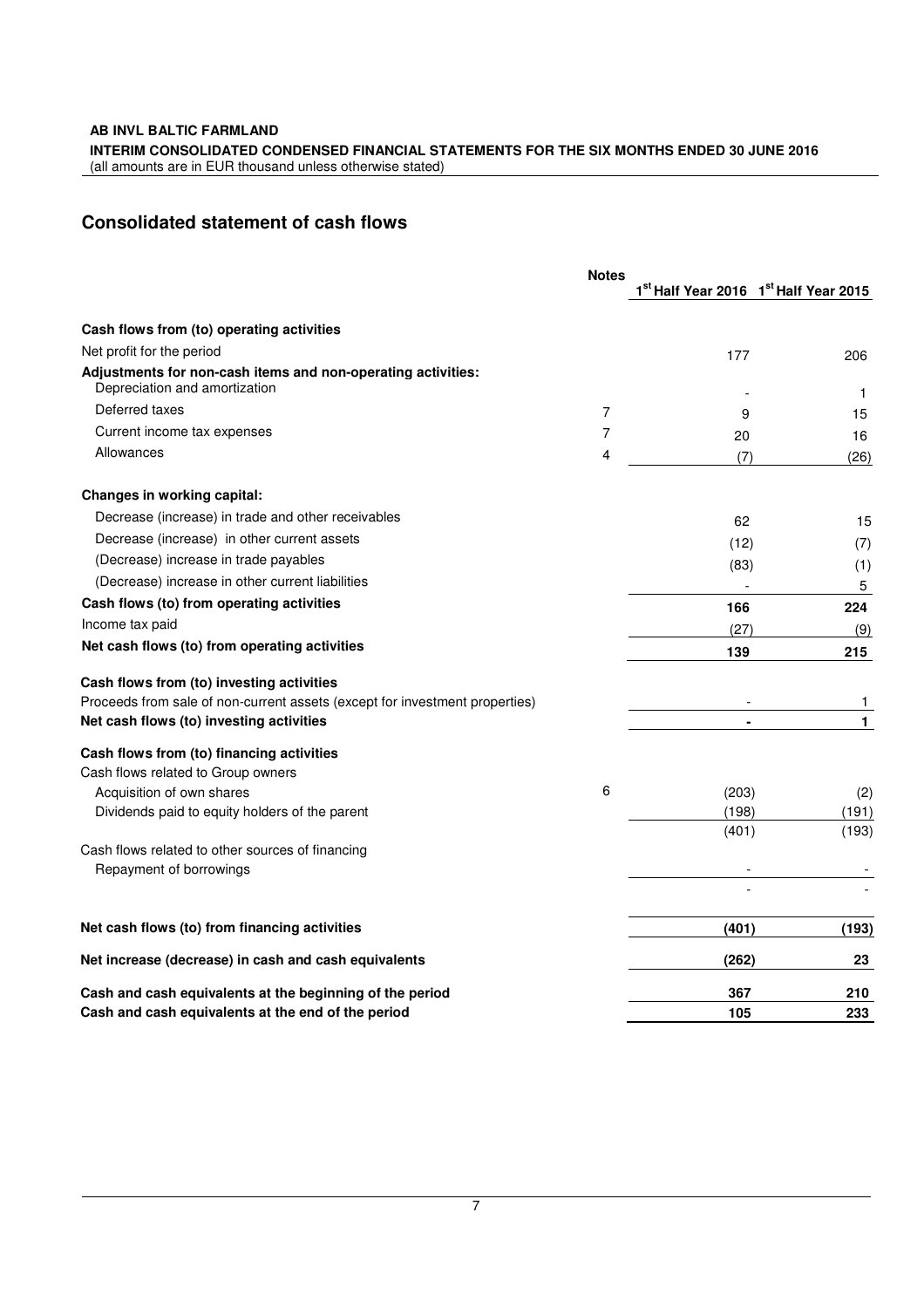## **Notes to the interim condensed financial statements**

#### **1 General information**

AB INVL Baltic Farmland (hereinafter the Company) is a joint stock company registered in the Republic of Lithuania. It was established on 29 April 2014, following the split-off of 14.45% assets, equity and liabilities from AB Invalda INVL (code 121304349). Entities, which business is investment into agricultural land and its rent, were transferred to the Company.

The address of the office is Gynėjų str. 14, Vilnius, Lithuania.

The Group consists of the Company and its directly owned subsidiaries (hereinafter the Group, Note 5 of annual financial statements for year ended 31 December 2015).

The Company manages shares of entities investing into agricultural land and provides finance. Now the Company has 100% in 18 companies owning more than 3 thousand hectares of agricultural land in Lithuania, that is rented to farmers and agricultural companies. The Company focuses on growth of quality of owned land and environmental sustainability. The Group is operated in one segment – agricultural land segment.

Investments into agricultural land are classified as long term and are recommended for investors who are satisfied with the return on rent and possible income from increase of agricultural land prices. Since prices of agricultural products are determined in the world markets, this investment allow to participate in the world food supply chain.

The Company's share capital is divided into 3,291,549 ordinary registered shares with the nominal value of EUR 0.29 each. All the shares of the Company were fully paid. Subsidiaries did not hold any shares of the Company. The Company owns 63,039 units of shares, which do not grant voting rights. The total amount of voting rights of the shares of the Company equals to 3,228,510 units. As at 30 June 2016 and 31 December 2015 the shareholders of the Company were (by votes)\*:

|                                                     | As at 30 June 2016<br>Number of |            | As at 31 December 2015<br>Number of |            |
|-----------------------------------------------------|---------------------------------|------------|-------------------------------------|------------|
|                                                     | votes held                      | Percentage | votes held                          | Percentage |
| UAB LJB Investments (controlling shareholder Mr.    |                                 |            |                                     |            |
| Alvydas Banys)                                      | 977.751                         | 30.29      | 1.002.724                           | 30.46      |
| Mrs. Irena Ona Mišeikienė                           | 931,831                         | 28.86      | 952,072                             | 28.92      |
| UAB Lucrum Investicija (sole shareholder Mr. Darius |                                 |            |                                     |            |
| Sulnis)                                             | 730,068                         | 22.61      | 743.546                             | 22.59      |
| Mr. Alvydas Banys                                   | 252,875                         | 7.83       | 252,875                             | 7.69       |
| Ms. Indrė Mišeikytė                                 | 64.450                          | 2.00       | 65.758                              | 2.00       |
| Other minor shareholders                            | 271,535                         | 8.41       | 274,574                             | 8.34       |
| Total                                               | 3,228,510                       | 100.00     | 3.291.549                           | 100.00     |

\* One shareholder sold part of his shares under repo agreement (so did not hold the legal ownership title of shares), but he retained the voting rights of transferred shares.

The Company's shares are traded on the Baltic Secondary List of NASDAQ Vilnius from 4 June 2014.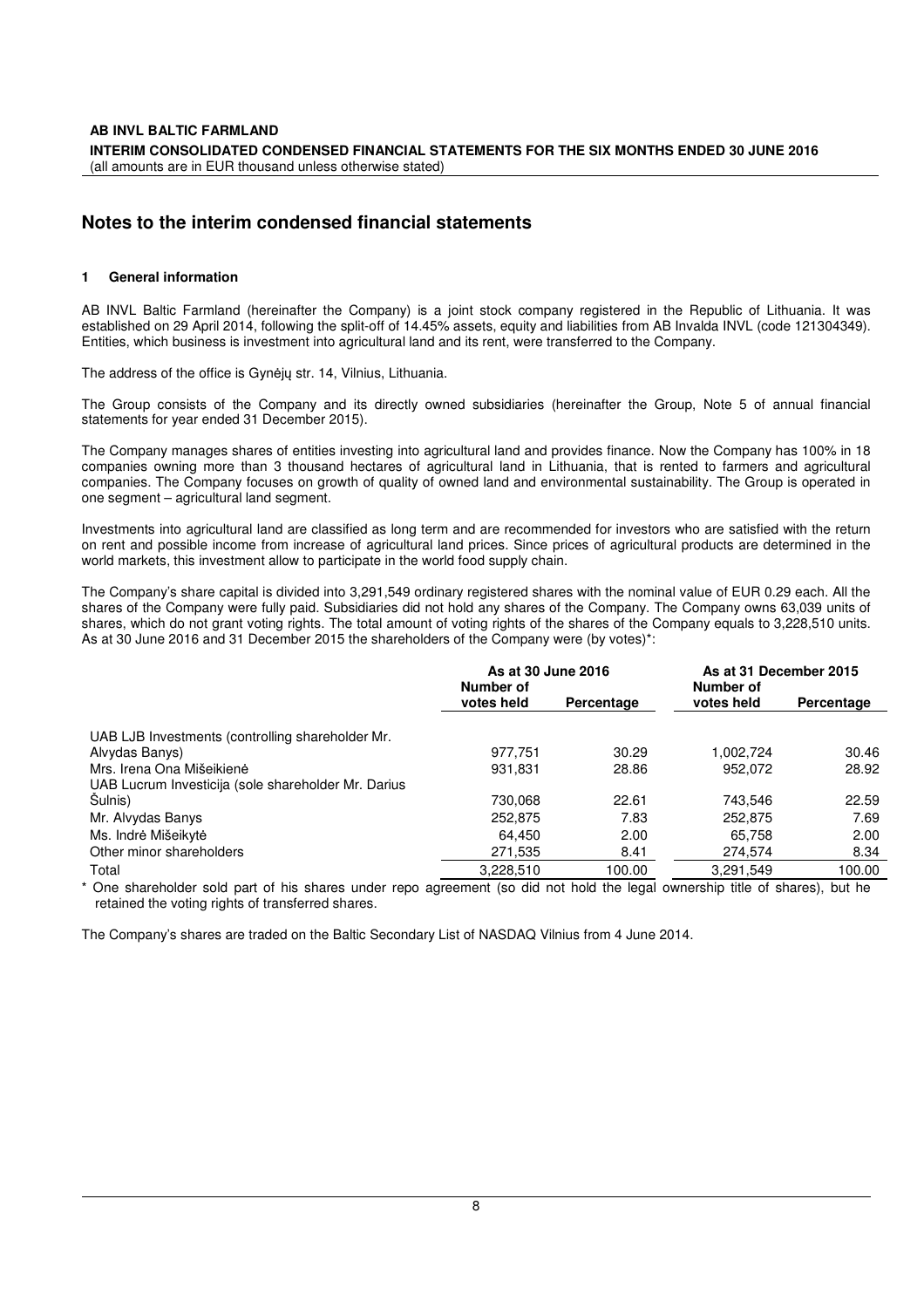#### **AB INVL BALTIC FARMLAND INTERIM CONSOLIDATED CONDENSED FINANCIAL STATEMENTS FOR THE SIX MONTHS ENDED 30 JUNE 2016**  (all amounts are in EUR thousand unless otherwise stated)

#### **2 Accounting policies**

#### **Basis of preparation**

The interim condensed financial statements for the 6 months ended 30 June 2016 have been prepared in accordance with IAS 34 Interim Financial Reporting.

The interim condensed financial statements do not include all the information and disclosures required in the annual financial statements, and should be read in conjunction with the Group's annual financial statements as at 31 December 2015.

#### **Significant accounting policies**

The accounting policies adopted in the preparation of the interim condensed financial statements are consistent with those followed in the preparation of the Group's and Company's annual financial statements for the year ended 31 December 2015, except adoption of new Standards and Interpretations as of 1 January 2016, noted below.

A number of new or amended standards became applicable for the current reporting period:

- − Annual Improvements to IFRSs 2010-2012 Cycle (effective for annual periods beginning on or after 1 February 2015);
- − Annual Improvements to IFRSs 2012-2014 Cycle (effective for annual periods beginning on or after 1 January 2016);
- − Amendments to IAS 19 Defined benefit plans: Employee contributions (effective for annual periods beginning on or after 1 February 2015);
- − Amendments to IFRS 11 Joint Arrangements: Accounting for Acquisitions of Interests in Joint Operations (effective for annual periods beginning on or after 1 January 2016);
- − Amendments to IAS 16 and IAS 38: Clarification of Acceptable Methods of Depreciation and Amortisation Operations (effective for annual periods beginning on or after 1 January 2016);
- − Amendments to IAS 16 and IAS 41 Agriculture: Bearer plants (effective for annual periods beginning on or after 1 January 2016);
- − Amendments to IAS 1: Disclosure Initiative (effective for annual periods beginning on or after 1 January 2016).

However, the Group did not have to change its accounting policies or make retrospective adjustments as a result of adopting these standards. The amendments had no impact on the Group's financial statements for the six months ended 30 June 2016.

#### **3 Investment properties**

During 1<sup>st</sup> Half Year of 2016 and 2015 the Group has not acquired, nor sold investment properties. Investment properties are stated at fair value and are valued by accredited valuer UAB korporacija Matininkai using sales comparison method. The valuation was performed in November 2015. There were no significant changes in the market from December 2015 that could have an effect on the value of those investment properties, therefore the updated valuation was not performed as at 30 June 2016.

On 1 May 2014 changes to the Agricultural Land Acquisition temporary law entered into force, providing restrictions of the purchase of agricultural land (including restriction of purchase of shares in the legal entity owning agricultural land). These restrictions mean that the Group cannot purchase additional agricultural land and/or acquire shares in entities owning agricultural land. As a result of restrictions the land sale market in Lithuania became less liquid.

There were no other restrictions on the realisation of investment properties or the remittance of income and proceeds of disposals during 1<sup>st</sup> Half Year of 2016 and 2015. No contractual obligations to purchase investment properties existed at the end of the period.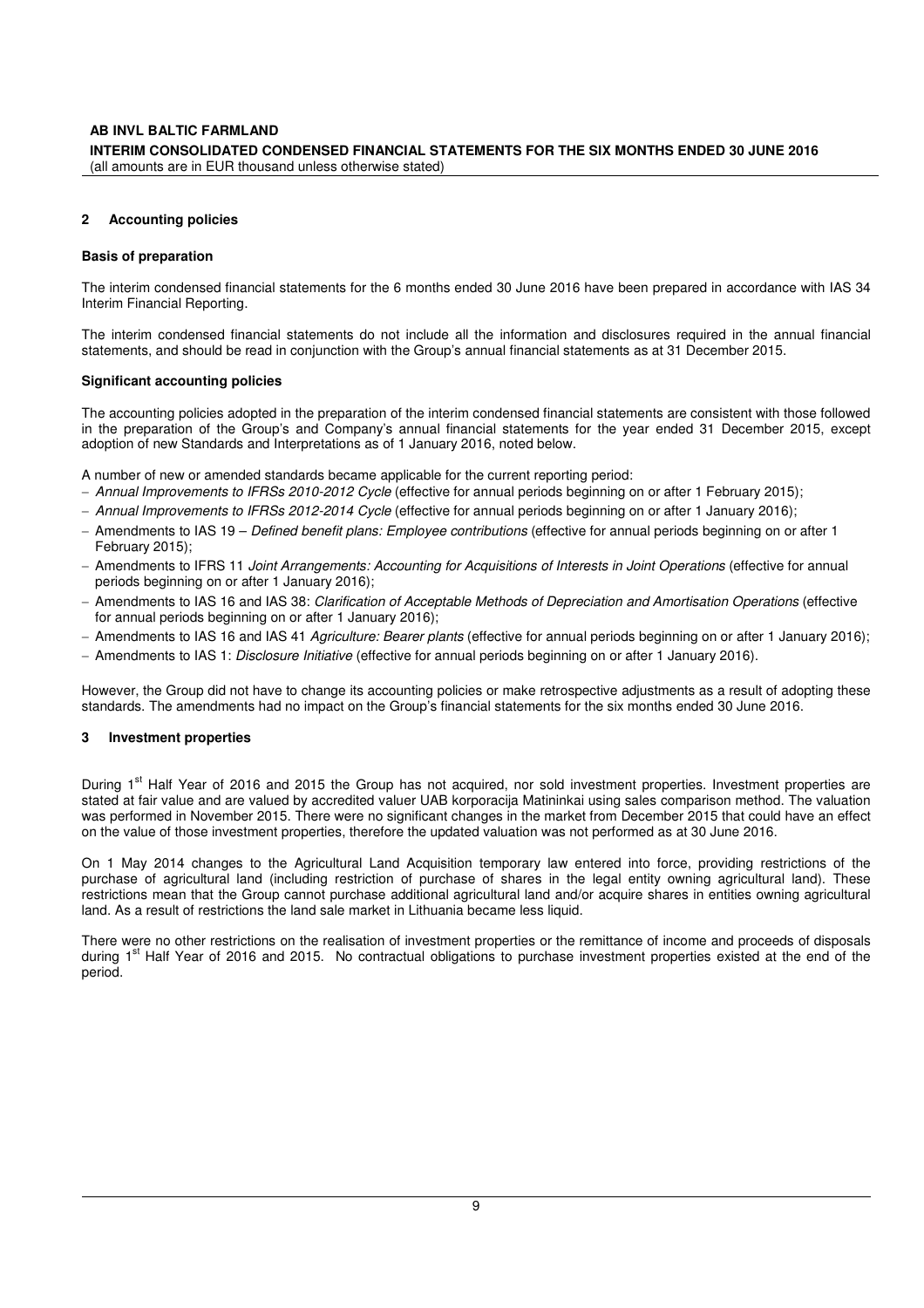#### **AB INVL BALTIC FARMLAND**

**INTERIM CONSOLIDATED CONDENSED FINANCIAL STATEMENTS FOR THE SIX MONTHS ENDED 30 JUNE 2016**  (all amounts are in EUR thousand unless otherwise stated)

### **4 Trade and other receivables**

|                                                          | As at 30 June 2016 | As at 31 December 2015 |
|----------------------------------------------------------|--------------------|------------------------|
|                                                          |                    |                        |
| Trade receivables, gross                                 | 278                | 85                     |
| Taxes receivable, gross                                  | 19                 | 36                     |
| Less: allowance for doubtful trade and other receivables | (60)               | (67)                   |
|                                                          | 237                | 54                     |

Changes in allowance for doubtful trade and other receivables for the 1<sup>st</sup> Half Year of 2016 and 2015 have been included within 'Allowance for (reversal of) impairment of trade receivables' in the statement of comprehensive income.

In the caption of statement of financial position 'Deferred revenue' is recognised current year's invoiced rental income, net of on a straight line basis recognised rental income for 1<sup>st</sup> Half Year of 2016 (EUR 238 thousand). This amount would be recognised as rental income during  $3^{rd} - 4^{th}$  Quarters of current year.

As at 30 June 2016 and 31 December 2015 the Group's trade and other receivables with nominal value of EUR 62 thousand and 80 thousand were past due and impaired, respectively. The net amount of EUR 2 thousand is presented in the statement of financial position of the Group as at 30 June 2016 (31 December 2015 – EUR 13 thousand).

Movements in the allowance for accounts receivable of the Group (assessed individually) were as follows:

|                                              | Individually impaired |
|----------------------------------------------|-----------------------|
|                                              | Group                 |
| Balance as at 31 December 2015               | 67                    |
| Charge for the year                          |                       |
| Write-offs charged against the allowance     |                       |
| Recoveries of amounts previously written-off | (7)                   |
| Balance as at 30 June 2016                   | 60                    |
|                                              |                       |

|                                              | Individually impaired<br>Group |
|----------------------------------------------|--------------------------------|
| Balance as at 31 December 2014               | 87                             |
| Charge for the year                          | $\overline{\phantom{a}}$       |
| Write-offs charged against the allowance     |                                |
| Recoveries of amounts previously written-off | (26)                           |
| Balance as at 30 June 2015                   | 61                             |

The ageing analysis of trade and other receivables of the Group are as follows:

|                        |                                                    | Trade receivables past due but not impaired |                          |                    |                       |       |
|------------------------|----------------------------------------------------|---------------------------------------------|--------------------------|--------------------|-----------------------|-------|
|                        | Trade receivables neither past<br>due nor impaired | Less than<br>30 days                        | $30 - 90$<br>days        | $90 - 180$<br>days | More than<br>180 days | Total |
| As at 30 June 2016     | 90                                                 |                                             | $\overline{\phantom{0}}$ | 124                |                       | 216   |
| As at 31 December 2015 | $\overline{\phantom{0}}$                           |                                             |                          |                    |                       | 5     |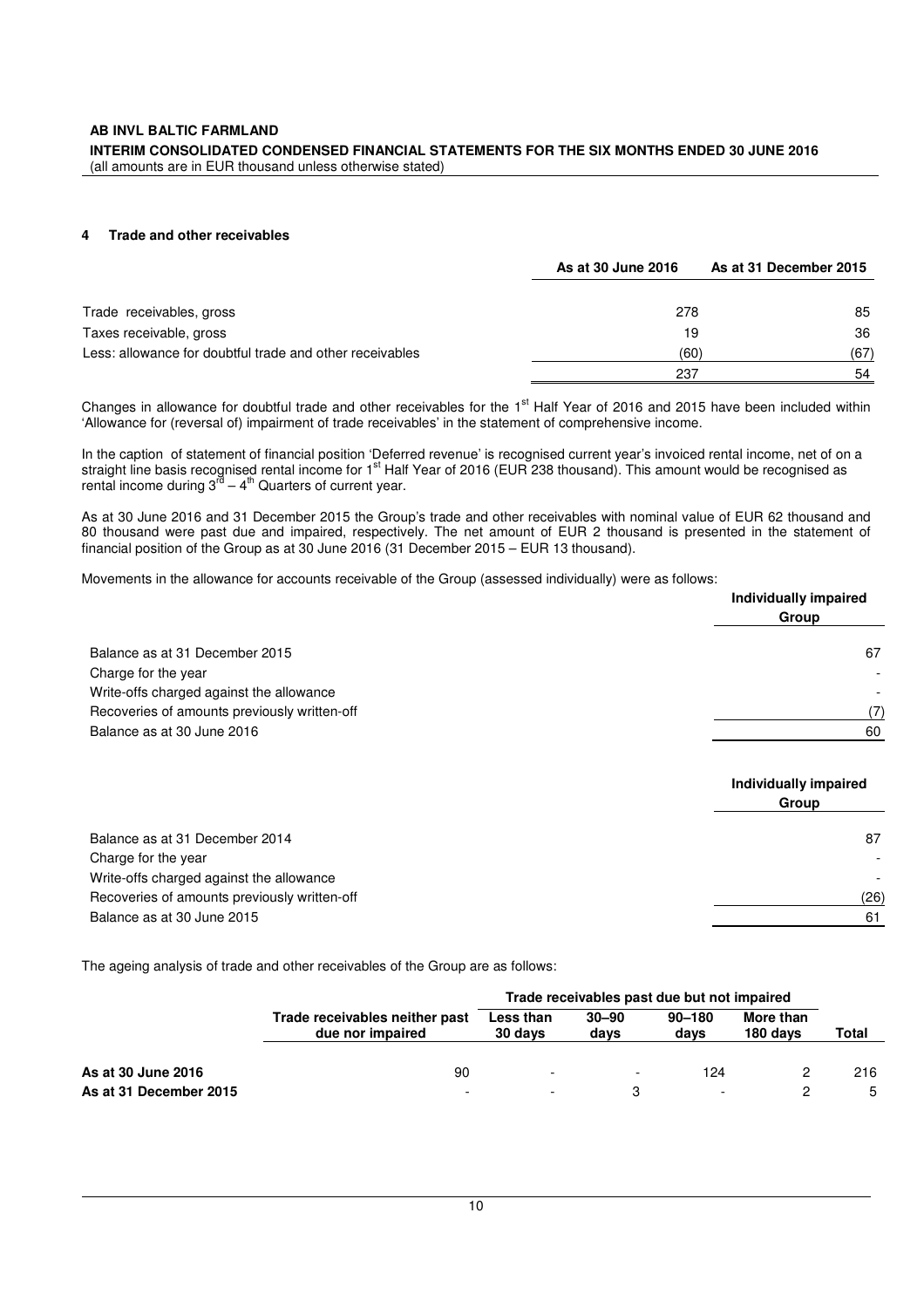#### **AB INVL BALTIC FARMLAND INTERIM CONSOLIDATED CONDENSED FINANCIAL STATEMENTS FOR THE SIX MONTHS ENDED 30 JUNE 2016**  (all amounts are in EUR thousand unless otherwise stated)

#### **5 Dividends**

A dividend in respect of the year ended 31 December 2015 of EUR 0.066 per share, amounting to a total dividend of EUR 217 thousand, was approved at the annual general meeting on 25 March 2016.

A dividend in respect of the year ended 31 December 2014 of EUR 0.06 per share, amounting to a total dividend of EUR 197 thousand, was approved at the annual general meeting on 24 March 2015.

#### **6 Acquisition of own shares, changes in share capital**

From 25 April 2016 until 20 June 2016 the Company implemented share buy-back through the tender offer market. Maximum number of shares to be acquired was 70,000. Share acquisition price established at EUR 3.21 per share. During buy-back 63,039 shares (1.92% of share capital) were acquired for EUR 203 thousand, including brokerage fees. The acquired shares were settled on 22 June 2016. Acquired own shares do not have voting rights.

From 29 January 2015 until 26 February 2015 the Company implemented share buy-back through the tender offer market. Maximum number of shares to be acquired was 16,471. Share acquisition price established at EUR 2.86 per share. During buyback 710 shares (0.02% of share capital) were acquired for EUR 2 thousand, including brokerage fees. The acquired shares were settled on 2 March 2015. Acquired own shares do not have voting rights.

According to the decision of shareholders 2,660 acquired own shares were cancelled, and the reserve for the acquisition of own shares was decreased by EUR 8 thousand. Also the par value of shares was changed from LTL 1 to EUR 0.29. The changes in share capital were registered in the Register of Legal entities on 5 June 2015. From 5 June 2015 the total authorised number of ordinary shares is 3,291,549 with the par value of EUR 0.29 per share, the Company's authorized share capital is equal to EUR 954,549.21.

#### **7 Income tax**

|                                                       |      | 1 <sup>st</sup> Half Year 2016 1 <sup>st</sup> Half Year 2015 |
|-------------------------------------------------------|------|---------------------------------------------------------------|
| Components of the income tax expenses                 |      |                                                               |
| Current year income tax                               | (20) | (16)                                                          |
| Deferred income tax expenses                          | (9   | (15)                                                          |
| Income tax expenses charged to profit or loss – total | (29) | (31)                                                          |

#### **8 Earnings per share**

Basic earnings per share amounts are calculated by dividing net profit for the year attributable to ordinary equity holders of the parent by the weighted average number of ordinary shares outstanding during the year.

The weighted average number of shares for the six months ended 30 June 2016 was as follows:

| Calculation of weighted average for the six months<br>ended 30 June 2016 | Number of shares<br>(thousand) | Par value<br>(EUR) | (days)  | Issued/182 Weighted average<br>(thousand) |
|--------------------------------------------------------------------------|--------------------------------|--------------------|---------|-------------------------------------------|
| Shares issued as at 31 December 2015                                     | 3.291                          | 0.29               | 182/182 | 3.291                                     |
| Acquired own shares as at 22 June 2016                                   | (63)                           | 0.29               | 8/182   | (3)                                       |
| Shares issued as at 30 June 2016                                         | 3.228                          | 0.29               |         | 3.288                                     |